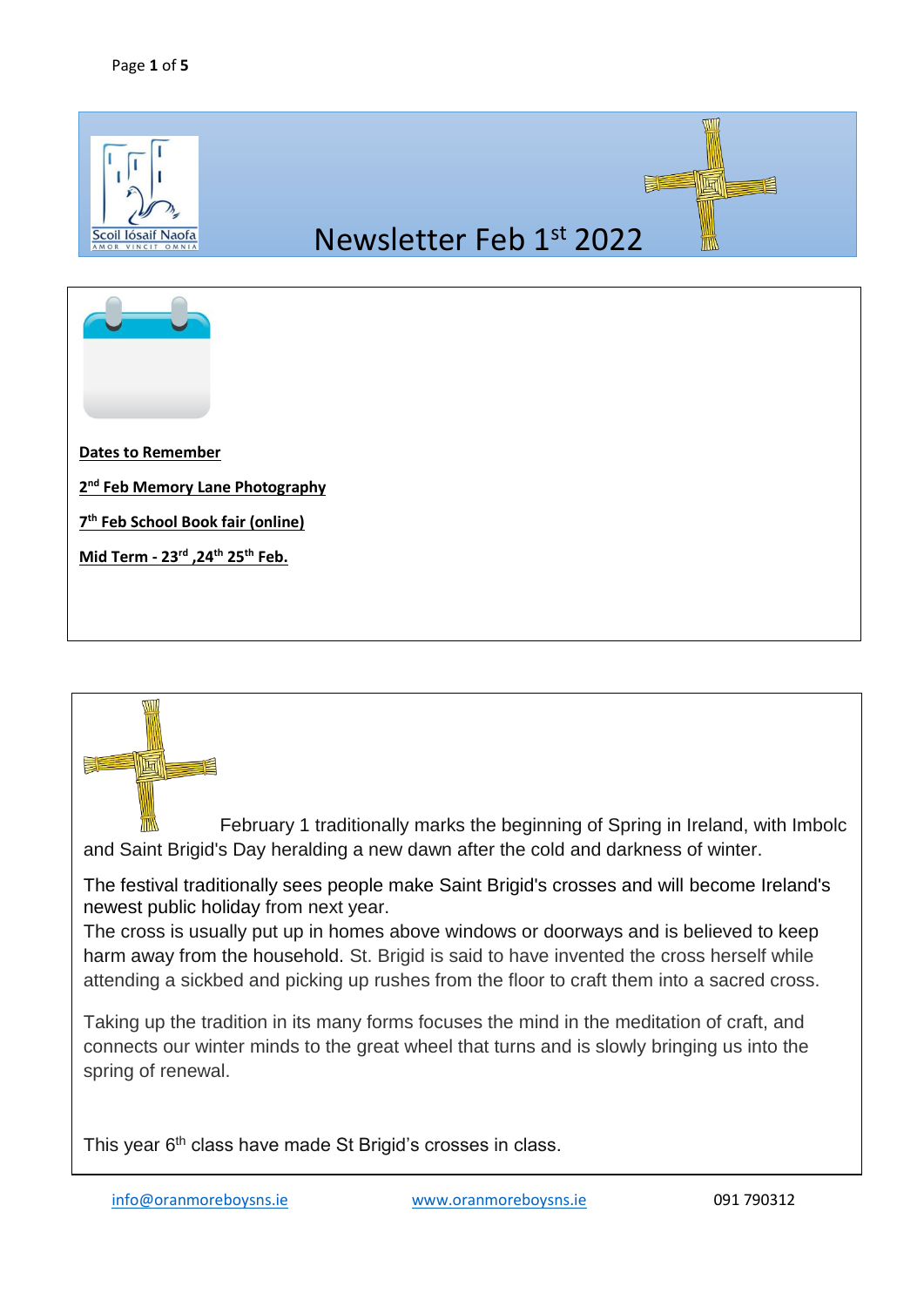

Just a reminder that teachers need your support in sitting with your child and revising tables and spellings every week.

These are the fundamentals of numeracy and literacy and it is imperative that boys spend time at home every night revising same. This may take just 2-3 minutes per day, a car journey may start each morning with a quick counting in multiples exercise. It may even be fun!

Junior Classes – It is imperative that an adult listen to a child's reading on a daily basis if possible. Children at this young age need to be supported in completing their daily homework if they are to experience a sense of progress and achievement.

**6 th Class Educational Passport** 

**This week 6th class pupils and their parents are asked to complete their 'Educational passport profiles' to be sent to their secondary schools.** 

**Your child will bring home an envelope today with the relevant document inside to be completed.** 

**Please return the envelop with completed profiles to your class teacher before Friday 4 th February**

HSE update.

Please see attached letter re vaccinations for your child at link pasted below.

[https://www.hse.ie/eng/health/immunisation/hcpinfo/correspondence/princ](https://www.hse.ie/eng/health/immunisation/hcpinfo/correspondence/principalslettercovidenglish.pdf) [ipalslettercovidenglish.pdf](https://www.hse.ie/eng/health/immunisation/hcpinfo/correspondence/principalslettercovidenglish.pdf)

[info@oranmoreboysns.ie](mailto:info@oranmoreboysns.ie) [www.oranmoreboysns.ie](http://www.oranmoreboysns.i/) 091 790312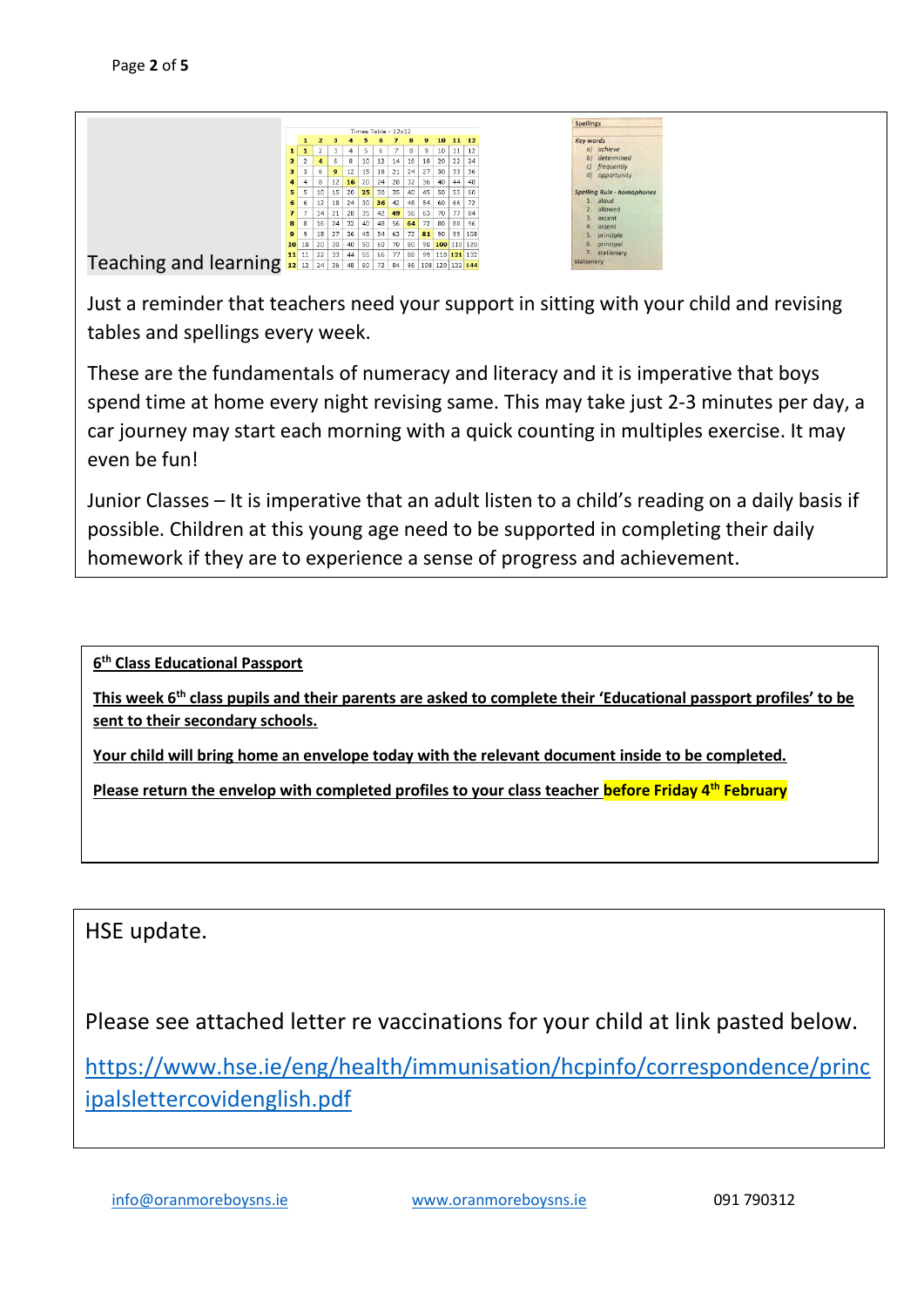

Book Fair

Next Mon 7th February is the start of our annual Book Fair Week!!! Due to Covid restrictions our Book Fair this year will again be online.

### **This gives us added benefits.**

Order from the comfort of your home, open 24 hours from dates below. Easy to use online system, quick checkout, no need to register. Wider choice of titles, over 1,500 books to choose from. Age graded website to make it easy. All orders are delivered in bags Check out categories - Bargain Box, Under €5, Sport etc

Our school will get fantastic commission of 50% in free books, **for every 2 books you buy our school gets 1 free book!**

| <b>Starting</b> | <b>Monday 7th February</b> |
|-----------------|----------------------------|
| <b>Ending</b>   | <b>Tues 15th February</b>  |

### **To order online**

Please ensure you use this link, if you buy on the main site our school will not get the commission. To order click on **<https://bookfair.tarabookco.ie/>** click on **shop now Password 04506F**

### **Thurs 3rd March is World Book Day.**

All children in Ireland receive a token worth €1.50 so they can get a free Wbd book. To facilitate this online we have reduced the Wbd books to .01C . Simply key in Wbd in the search and choose your free book, Please adhere to one book per child. If you are buying for more than one child you can add a note when ordering.

All books will be delivered directly to classes in school.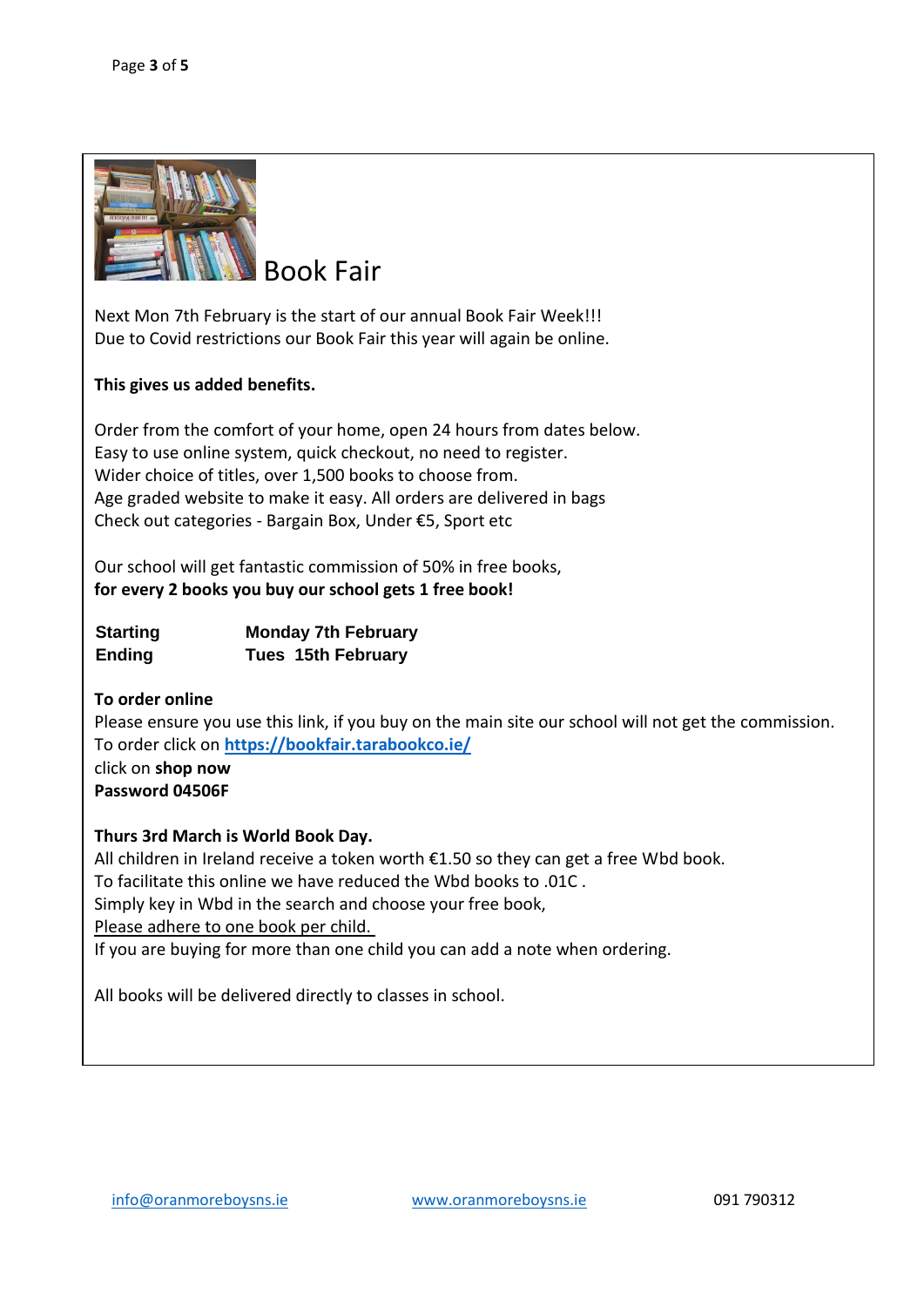



# **New Class Build & Sensory Garden**

We are delighted to see the start of our new class build this week. We hope to have the project completed in time for the new school year, Sep 2022. A sensory garden will be a lovely welcome addition to the school.

We also got the good news this week that we were successful in our application for a new heating system in the old school.

We won't know ourselves next year when we can close our windows and have toastier classrooms ..…in particular those assigned to classrooms in the old part of the school.